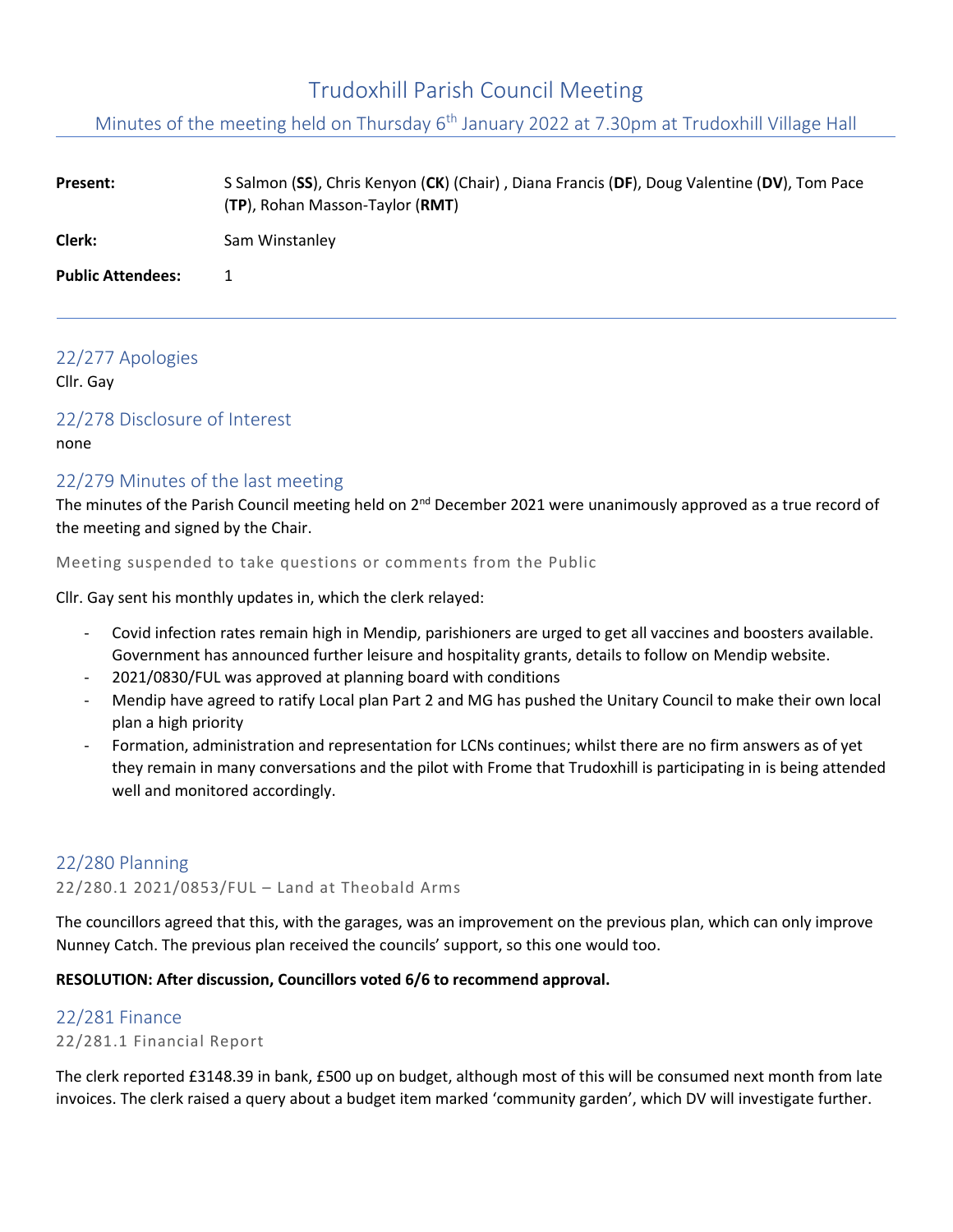#### 22/281.2 Accounts for payment

Dean Press - £176, Clerks' Salary - £159.75 **RESOLUTION: Unanimously approved**

#### 22/281.3 Precept

The precept is due on 13<sup>th</sup> January. To facilitate, the clerk prepared and presented different scenarios with relevant data from Mendip and surrounding parishes [Appendix 1] that focused on what an increase would mean for the average household in the parish. CK said that it was interesting to see neighbouring precepts and that if the precept is to increase, it should be tied to reasoning; he continued to express concern about increases during the pandemic amidst other taxes increasing. RMT noted that inflation is likely to be 8%, and the cost of insurance for the parish, as an example of rising costs, went up 23%. He expressed a concern that the parish must remain solvent, able to continue providing the services needed and should be ready to pay suppliers in line with inflation. The absolute increase for most scenarios is not overly onerous. SS wanted to ensure the precept and how it is spent is focused on the whole parish, not just the village of Trudoxhill; she also agreed that we should prepare for paying people working for the parish commensurately.

**RESOLUTION: All councillors were in favour of a small increase, 5 voted for £1.99 annual increase for the average home, 1 for 76p annual increase for the average home. Clerk to submit £6,210 as precept amount for 2022-23.**

#### 22/282 Reports

To receive reports and updates on:

22/282.1 Highways (SS)

SS reported very little activity over the holidays. Keeping eyes on potholes that need reporting. Nunney Catch have cleared layby in prep for road signage, a good sign of progress.

#### 22/282.2 SpeedWatch (SS)

Didn't manage 4 sessions in December, will ensure in January.

#### 22/282.3 The Village Hall (TP)

TP reported the holiday party went ahead and was a success, despite omicron concerns people needed respite and was well received, many young families met for the first time. Found a new volunteer as events organiser from this event. SS asked about promotion of events, as many parishioners do not use social media. TP agreed and would suggest traditional methods like flyers and door knocking. New kitchen is open for use, damp was managed, investigations show no further issues but structural engineer may be sought for official designation, SS asked if the roof had the strength for solar panels? Bookings are up, hall is busy again.

#### 22/282.4 Traffic Calming Measures (DV)

DV had little to report. Little response to advert for SIDS volunteers in YV, one parishioner suggested to partner with another local village to share cost and make it easier to keep it moving. SS concerned that a large team is necessary to ensure continuity, and that needs more parishioner participation, sure people are out there and interested. CK asked would there need to be a subcommittee to ensure it reports up to council? CK asked if this could be an annual councillor

[Type here]